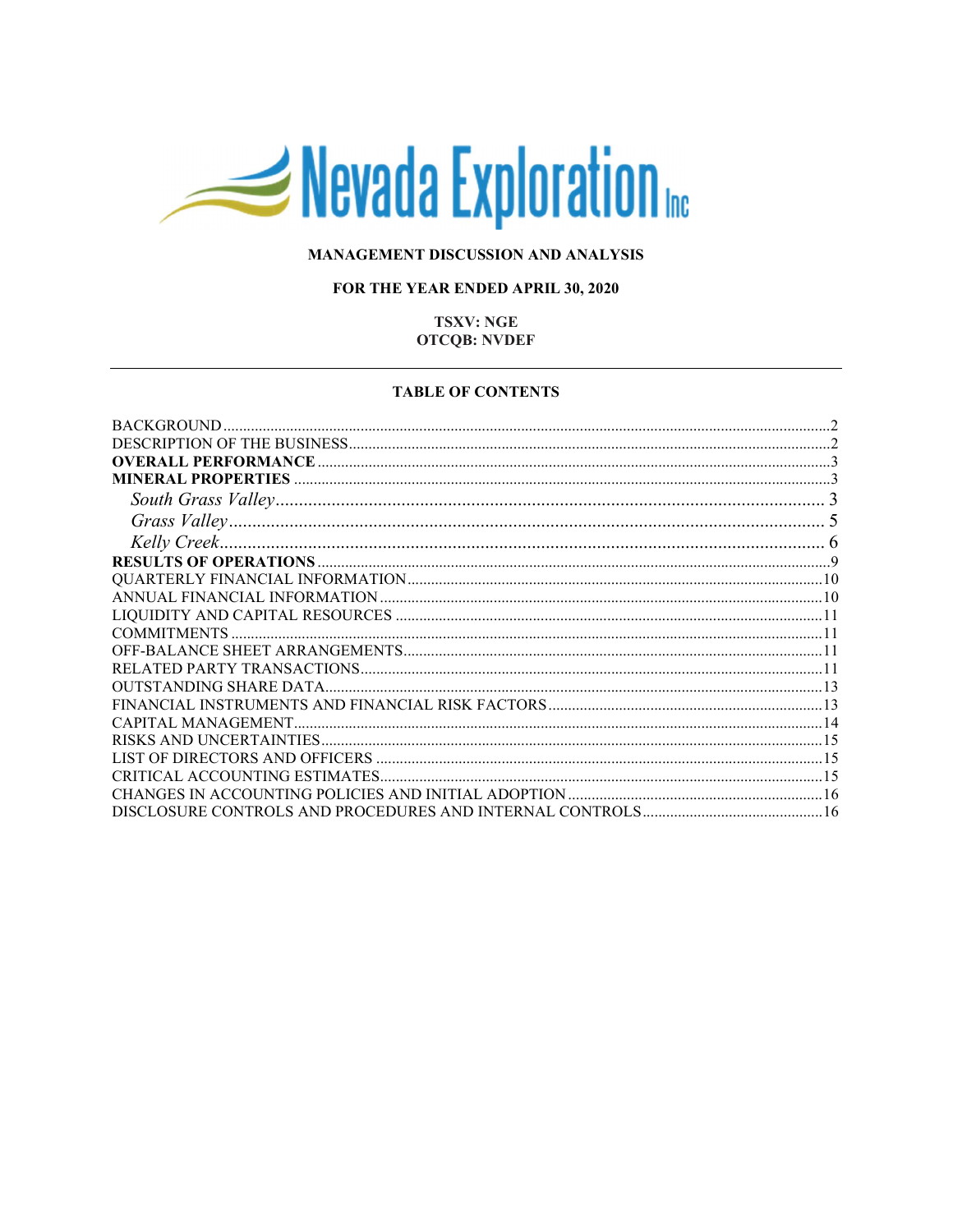## BACKGROUND

The following Management Discussion and Analysis ("MD&A") prepared as of August 19, 2020 should be read in conjunction with the audited annual consolidated financial statements for the years ended April 30, 2020 and 2019, and the related notes thereto. Those audited annual consolidated financial statements have been prepared in accordance with International Financial Reporting Standards ("IFRS"). All dollar amounts included therein and in the following MD&A are expressed in Canadian dollars except where noted.

Statements in this report that are not historical facts are forward-looking statements involving known and unknown risks and uncertainties, which could cause actual results to vary considerably from these statements. Readers are cautioned not to put undue reliance on forward-looking statements.

Additional information related to Nevada Exploration Inc. (the "Company" or "NGE") is available for view on SEDAR at www.sedar.com.

# CONTINUANCE OF OPERATIONS AND GOING CONCERN

The annual audited consolidated financial statements for the year ended April 30, 2020, www.sedar.com, have been prepared on a going-concern basis which presumes the realization of assets and discharge of liabilities in the normal course of business. The financial statements do not include adjustments to amounts and classifications of assets and liabilities that might be necessary should the Company be unable to continue operations. The business of mining and exploring for minerals involves a high degree of risk and there can be no assurance that current exploration programs will result in profitable mining operations. The Company's continued existence is dependent upon the preservation of its interests in the underlying properties, the discovery of economically and recoverable reserves, the achievement of profitable operations, or the ability of the Company to raise additional financing, or alternatively upon the Company's ability to dispose of its interests on an advantageous basis. The Company has not produced revenues from its exploration activities and does not have a regular source of cash flow. The Company will periodically have to raise funds to continue operations and, although it has been successful thus far in doing so there is no assurance it will be able to do so in the future. The Company estimates that it will need additional capital to operate for the upcoming year.

Although the Company has taken steps to verify title to the properties on which it is conducting exploration and in which it has an interest, in accordance with industry standards for the current stage of exploration of such properties, these procedures do not guarantee the Company's title. Property title may be subject to unregistered prior agreements, unregistered claims and noncompliance with regulatory and environmental requirements.

Since the beginning of the fourth fiscal quarter, the outbreak of the novel strain of coronavirus, specifically identified as "COVID19", has resulted in governments worldwide enacting emergency measures to combat the spread of the virus. These measures have caused material disruption to businesses globally resulting in an economic slowdown. Global equity markets have experienced significant volatility and weakness. Governments and central banks have reacted with significant monetary and fiscal interventions designed to stabilize economic conditions. The duration and impact of the COVID19 outbreak is unknown at this time. It is not possible to reliably estimate the length and severity of these developments and the impact on the financial results and condition of the Company and its operating subsidiaries, or on its ability to raise capital to fund operations, in future periods.

# DESCRIPTION OF THE BUSINESS

Nevada Exploration Inc. is a publicly traded junior mineral exploration company whose shares are traded on the TSX Venture Exchange ("TSX-V") and on the OTCQB marketplace ("OTCQB"). The Company is engaged in gold exploration focused in Nevada, USA. The Company and its wholly-owned subsidiary Pediment Gold LLC are referred to herein collectively as "the Company", "NGE", "our", or "we".

Nevada's total gold production to date exceeds 225 million ounces, and its current annual production is approximately 5 million ounces, about the same as that of Canada. Less than half of Nevada's bedrock is exposed in its mountain ranges, and the 225 million ounces of production to date clusters near these exposed bedrock areas. The bedrock and geology beneath the cover in Nevada's valley basins is no different than that exposed in its ranges, and so is deemed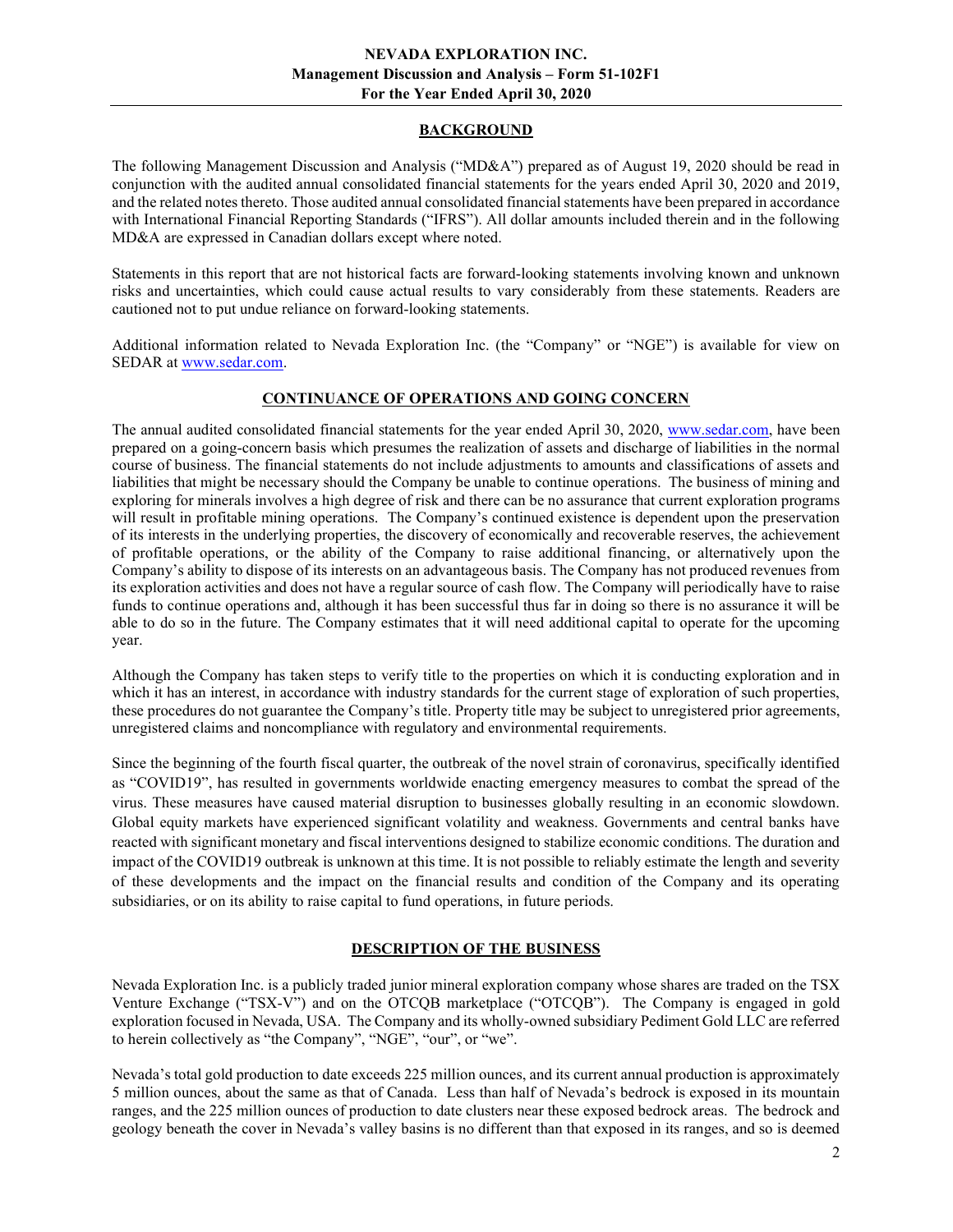to be as prospective. However, these covered areas have seen limited systematic exploration to date because conventional regional-scale geochemical sampling programs are ill-suited to looking under cover. Furthermore, the high cost of conventional drilling has precluded the wide-spread use of drilling as a follow-up prospecting tool to evaluate meaningful numbers of targets from regional-scale exploration. The result is that half of Nevada, the world's highest gold producing jurisdiction by area, remains underexplored.

NGE's team has spent the last decade to integrate the use of hydrogeochemistry (groundwater chemistry) with conventional exploration tools to develop a Nevada-specific regional-scale geochemical exploration program to evaluate Nevada's basins. With innovative technology, NGE has completed the world's largest groundwater sampling program for gold exploration, collecting approximately 6,000 samples, to evaluate Nevada's covered basins for new gold exploration targets. To advance follow-up targets, NGE has developed a truck-mounted small-diameter RC drill rig, tailored specifically to collecting low-cost groundwater samples (analogous to RAB drilling in other parts of the world), which the Company calls its Scorpion drill rig.

By integrating hydrogeochemistry and early-stage low-cost drilling with proven exploration methods, NGE is generating and advancing a portfolio of gold exploration projects. NGE and its exploration partners have now drilled more than 20,000 metres on targets defined by its integrated exploration program, and at several projects have discovered new large hydrothermal systems, with spatial extents covering several square kilometres, defined by system-appropriate alteration in bedrock over significant drill intervals (>30 metres) containing widespread low-level gold (10-100 ppb) and associated trace-element geochemistry consistent with the geologic and geochemical footprints of Nevada's large gold deposits. These are the types of footprints that have yielded multi-million-ounce gold deposits in Nevada, and with these results NGE has demonstrated the validity of its integrated exploration program to discover and advance new high-quality gold targets in otherwise blind settings.

By overcoming the challenges and radically reducing the costs of exploring in Nevada's covered basins, NGE is taking meaningful steps to open up this important new space for district-scale exploration. NGE's business model is to create shareholder value by leveraging its properties and technology through generative exploration, joint ventures, and other exploration partnerships with the specific goal of discovering large new Carlin-type gold deposits (CTGDs).

## OVERALL PERFORMANCE

During the year ended April 30, 2020, the Company focused its efforts on advancing its South Grass Valley Project. The Company also continued to maintain its holdings at its Kelly Creek, Grass Valley, and other projects.

## MINERAL PROPERTIES

| Project            | <b>NGE Claims</b> |              | OTHER*                   | <b>Total</b> |
|--------------------|-------------------|--------------|--------------------------|--------------|
|                    | <b>Claims</b>     | Area $(km2)$ | Area $(km2)$             | Area $(km2)$ |
| South Grass Valley | 701               | 57.5         | ۰                        | 57.5         |
| Grass Valley       | 425               | 35.5         | $\overline{\phantom{0}}$ | 35.5         |
| Kelly Creek        | 333               | 23.9         | 29.3                     | 53.2         |
| Other              | 6                 | 0.5          | $\overline{\phantom{0}}$ | 0.5          |
| <b>TOTAL</b>       | 1,465             | 117.4        | 29.3                     | 146.70       |

NGE directly holds unpatented mining claims and other mineral interests in the following properties through its wholly owned US subsidiary Pediment Gold LLC:

\*Leased private lands and interest in claims on BLM land held by third parties.

#### South Grass Valley

The South Grass Valley Project is located in Lander County, north-central Nevada, approximately 50 kilometres south southwest of Nevada Gold Mines's Cortez complex. The Company has a 100% interest in 701 claims (57.5 km<sup>2</sup>) at South Grass Valley.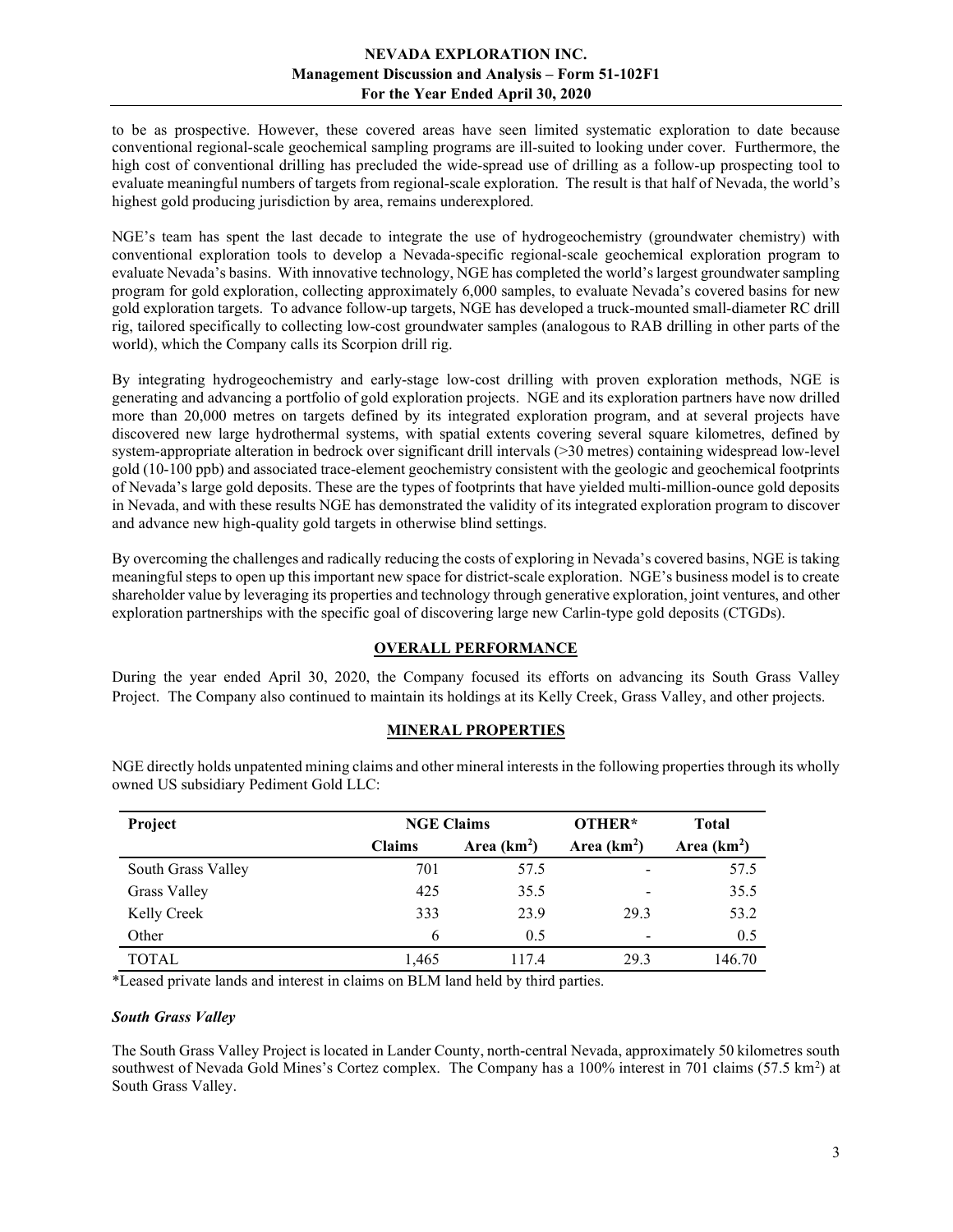The South Grass Valley Project is situated along the Cortez (Battle Mountain - Eureka) Trend, within the specific region of north-central Nevada known for CTGDs defined to the west by the western extent of reactive lower-plate carbonate host rocks, and to the east by the eastern limit of unreactive upper plate cap rocks. Within this region, major gold mineralization is associated with areas where rising gold-bearing hydrothermal fluids ponded beneath unreactive upper-plate cap rocks to react with the favourable lower-plate carbonate host rocks below.

Two bedrock outcrops spaced 5 km apart at the South Grass Valley Project exhibit CTGD-style alteration and geochemistry within a 700-metre-thick sequence of lower-plate carbonate host rocks immediately below the Roberts Mountains Thrust. Based on gravity and air magnetic geophysics, these favourable host rocks project under relatively shallow cover across a large portion of the Project. This large area of favourable geology is intersected by a N-S highangle fault corridor that projects under the cover from the exposed range front based on mapping and gravity geophysics, providing a potential major conduit to expose the known favourable host rocks to mineralized hydrothermal fluids.

Using its industry-leading hydrogeochemistry exploration technology, from 2012 to 2013 the Company collected groundwater samples across South Grass Valley, and delineated a target defined by elevated concentrations of gold and CTGD trace element geochemistry. This was an important step for the Project, because whereas many other groups have recognized the potential to discover new gold deposits in the favourable lower-plate carbonate host rocks within South Grass Valley, for the first time, NGE positively delineated a discrete target within the Valley defined by elevated concentrations of gold and supporting geochemistry characteristic of CTGDs.

From November 2017 to January 2018, NGE completed 69 infill groundwater sampling boreholes at South Grass Valley to follow up on a gold-in-groundwater anomaly identified during a regional-scale, generative exploration program. The objectives of NGE's infill program were to establish the extent, size, and magnitude of the gold-ingroundwater footprint at South Grass Valley and its relationship to the larger prospective geologic setting, and to build support for a deeper drilling program. In total, NGE has now completed 135 boreholes across the Project area, collecting samples from most boreholes at multiple depths, for a total of 234 groundwater samples.

The results of NGE's infill borehole program defined a focused 1,000 x 4,000 metre N-S oriented zone of enriched gold, arsenic, antimony, mercury, thallium, and sulfate in groundwater, representing a hydrogeochemistry footprint consistent in size and magnitude (with gold up to +1 ppb) as those seen around Lone Tree and Twin Creeks, large known gold deposits on the Cortez Trend, as well as at NGE's Kelly Creek Project. Importantly, this zone of enrichment is coincident with the projected intersection of the projected major N-S high-angle fault corridor and favourable lower-plate carbonate host rocks known to exist at the Project.

In March 2018, to build confidence on the extent of the projections of the thick sections of lower plate containing CTGD-style alteration and geochemistry and under cover from where they are exposed in outcrop, Nevada Exploration commissioned a 991 line-km fixed-wing airborne magnetic survey across the Project, covering 124 sq. km.

At the regional scale, the results of the survey showed a pronounced NW-SE fabric, consistent with the strike of the fold axes known to control mineralization elsewhere along the Cortez Trend, including at Barrick's Goldrush deposit. At the project scale, the magnetic response across the exposed bedrock areas showed a strong correlation with mapped units, specifically with the higher-magnetic intrusive and volcanic units, and the lower-magnetic carbonate units, which provided confidence in the interpretation of the survey across the covered bedrock areas.

Based on the projections of the exposed geology and the survey results, the combined interpretation has resolved the covered portion of the Project into separate geologic domains. Most significantly, the survey defined a 15 sq. km magnetic low extending under cover from one of the exposed bedrock outcrops containing a thick sequence of lowerplate carbonate host rocks, which Nevada Exploration believes corroborate the projection of these favourable host rocks beneath the Project.

The results of the air magnetic survey provide strong support for the CTGD target at the Project, defined by a focused zone of enriched gold in groundwater coincident with the projected intersection of favourable lower-plate carbonate host rocks and a major high-angle fault corridor. Based on the size of target, the Company believed it to be both large enough to support a district-scale mineral system, as well as suitably constrained to proceed with a stratigraphic orientation drilling program.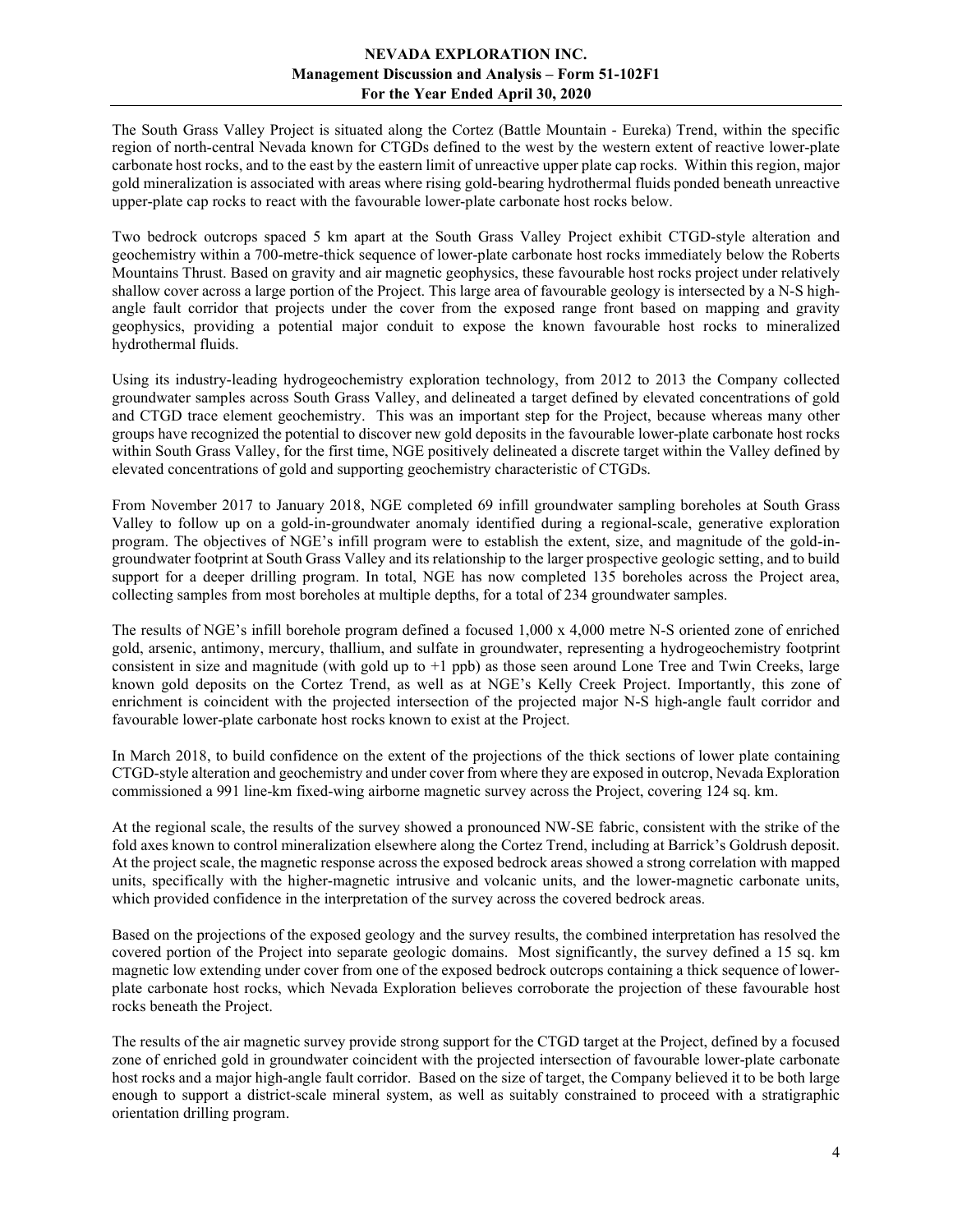From October 2018 through September 2019, Nevada Exploration completed a series of relatively-deep, wide-spaced diamond core drill holes to collect stratigraphic and geologic information across a more than 3.5 kilometre-long corridor through the Project. Based on the results of the core drilling, the Company believes it has discovered a Carlintype mineral system at South Grass Valley with the architecture and scale to potentially support multiple gold deposits, representing an entire new district.

To continue to advance and de-risk this still early-stage project, the Company's next focus was to establish the major geologic controls for mineralization at the project in order to guide its search for potentially economic deposits, and for this the Company needed to improve the resolution of our geologic model by adding many more drill holes. To maximize the number of additional drill holes, for this second round of drilling the Company changed to lessexpensive RC drilling; and to guide the distribution of these drill holes across the project, it chose to cluster the holes in four discrete target areas, each of which represented places within the district that already showed promise in terms of their specific geologic settings, and that also were supported by elevated gold and Carlin-type pathfinder geochemistry in multiple sample mediums.

From January to April 2020, the Company completed 17 new RC drill holes for a total of approximately 5,000 metres. By integrating the results of and geologic information from the RC drill holes, the initial core holes, and mapping with the data from our geophysical surveys, the Company believes it has established the primary source for the mineralized hydrothermal fluids responsible for the Carlin-type features at the project, namely a regional-scale high-angle structural feature that the Company has named the Water Canyon structural corridor. Based on the intensity and zonation of the alteration, gold, and pathfinder concentrations there is strong evidence that the secondary, lateral movement of the fluids through the district was stratigraphically-controlled within a Cambrian-aged limey mudstone (the "Clm Unit").

With a handle on what the Company believes are both the primary and secondary controls for the mineralized hydrothermal fluid flow through the district, its focus has narrowed to where the Clm Unit dips closer to the Water Canyon structural corridor, representing the geologically-constrained target called East Golden Gorge. To test East Golden Gorge for Carlin-type mineralization the Company has designed a program of carefully-targeted core holes to sample the full thickness of the Clm Unit along a three-and-a-half-kilometre length of the target.

## Grass Valley

The Grass Valley project is located in Lander County, Nevada. At the northwestern end of Grass Valley, a 924 km<sup>2</sup> valley basin continues south from Nevada Gold Mines's Cortez Complex, one of the world's largest and lowest cost gold mines. The north end of the Grass Valley Project is located 13 km south southwest of the Cortez Complex. The Company has a  $100\%$  interest in 425 claims (35.5 km<sup>2</sup>) at Grass Valley.

Since 2011, NGE has been exploring for new CTGDs in Grass Valley using its hydrogeochemistry exploration technology. With this integrated approach, NGE has identified a 16 km (10 mi) by 5 km (3 mi) target at Grass Valley defined by elevated concentrations of gold and gold-related trace element geochemistry in groundwater.

In addition to completing a detailed hydrogeochemistry program, NGE and a former partner's work to date has also included: vegetation and soil geochemistry (including soil gas mercury); the acquisition and reprocessing of two historic seismic geophysical lines; geologic mapping; a gravity geophysical survey; one stratigraphic orientation drill hole; and geochemical analysis of approximately 2,400 metres of drill cuttings obtained from seven historic (2005 to 2008) geothermal exploration drill holes.

Based on the work to date at the Project, the Company has confirmed the presence of a large, gold-bearing hydrothermal system at the Grass Valley Project, consistent with the geologic setting of a CTGD. NGE's exploration team is continuing to update its geologic model with ongoing field mapping activities and 3D compilation and interpretation of its comprehensive exploration datasets. With this work, NGE believes it has established evidence that the complex structural controls associated with the Cortez mine to the north are also present along the western edge of Grass Valley, coincident with the elevated gold in groundwater. NGE expects the next stage of work at the project to be 1) extending a soil mercury survey, and 2) a shallow drilling program using its Scorpion drill rig to further characterize the geochemistry of the groundwater, alluvium, and bedrock along these inferred structural controls with the objective of refining the target for a focused deeper drilling program.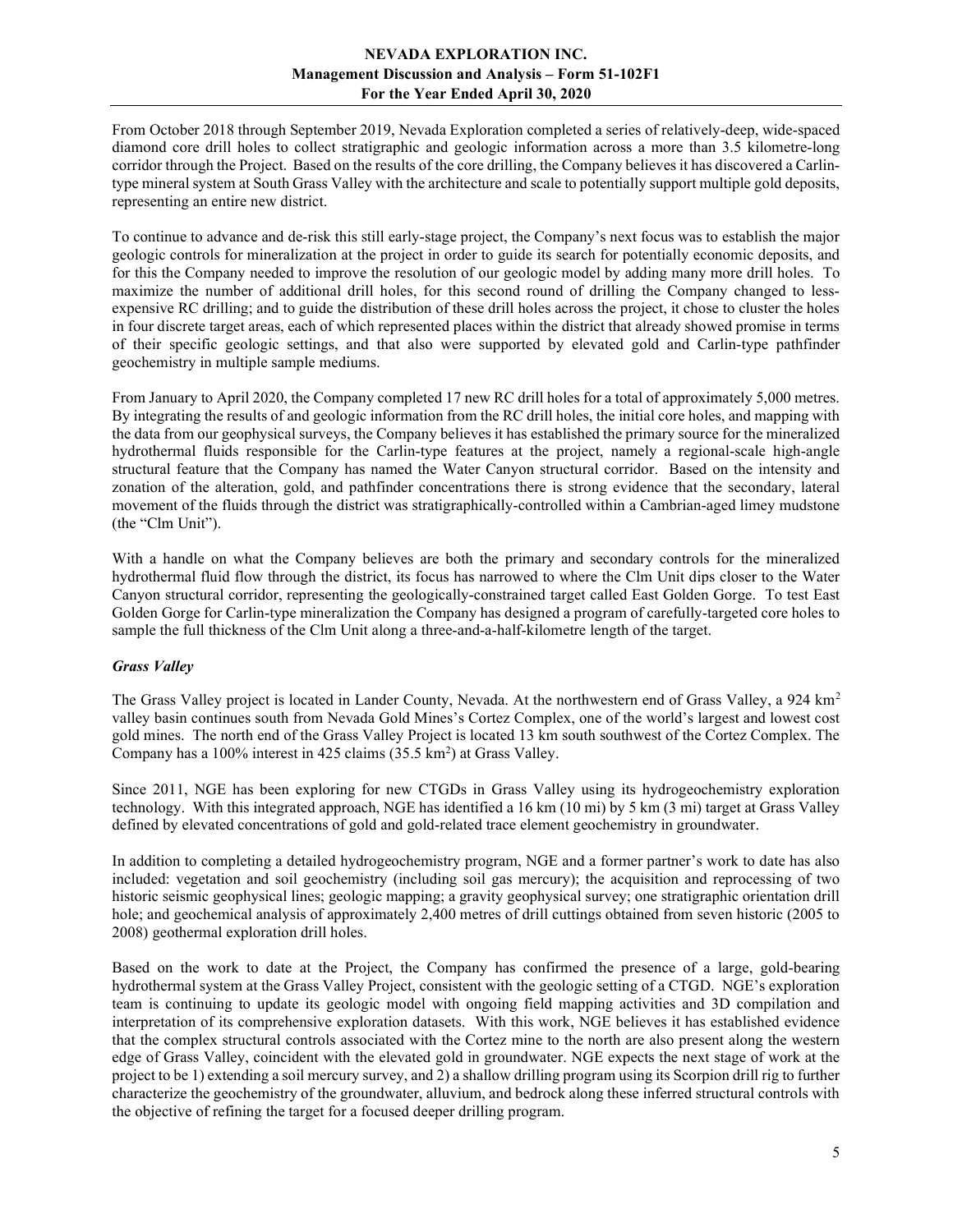# Kelly Creek

The Kelly Creek Project is located in Humboldt County, Nevada. The Company has combined its former Hot Pot Project into its Kelly Creek Project, which together are now referred to as the Kelly Creek Project, comprising: 333 unpatented mining claims held directly by the company, covering approximately 23.9 km<sup>2</sup>; 209 unpatented mining claims leased by the Company from Genesis Gold Corporation through a Mining Lease and Option to Purchase Agreement (the "Genesis Agreement"), covering approximately 15.1 km<sup>2</sup>; and approximately 14.2 km<sup>2</sup> of private land leased by the Company under a Mining Lease Agreement (the "Hot Pot Lease").

The Kelly Creek Basin is situated along the Battle Mountain – Eureka Gold Trend, and is bounded by multi-millionounce gold deposits to the north (Twin Creeks, Getchell, Turquoise Ridge, and Pinson) and south (Lone Tree, Marigold, Trenton Canyon, Converse, Buffalo Valley, Copper Basin, and Phoenix) - together representing more than 70 million ounces of gold along the periphery of the Basin. Despite its proximity to significant mineralization, the interior of the Kelly Creek Basin has seen limited systematic exploration activity to date because its bedrock is largely covered by syn- to post-mineral volcanic units and post-mineral alluvium.

Recognizing the potential to find significant gold mineralization within the Kelly Creek Basin, dozens of major and junior explorers have spent tens of millions of dollars to follow the prospective geology seen in and proximal to the exposed bedrock in the surrounding mountain ranges beneath the sands and gravels covering the Basin. Within the areas controlled by NGE, this activity has included: Santa Fe Pacific completing wide-spaced bedrock mapping drilling in the 1990s; BHP completing an extensive soil auger geochemistry program through the late 1990s; and Placer Dome completing a reconnaissance-scale reverse circulation program in the early 2000s. Other companies that either now hold or have held claims in the immediate area include Newmont, Barrick, AngloGold, Hemlo, Homestake, and Kennecott. The efforts of each company have added valuable information about the geology of the Basin; however, without a cost-effective tool to conduct basin-scale exploration beneath the valley cover, the exploration programs to date in the Kelly Creek Basin have predominantly consisted of unsystematic and uncoordinated efforts focused on relatively small areas.

NGE has integrated the use of its proprietary hydrogeochemistry technology with conventional exploration methods to evaluate the larger Kelly Creek Basin, and has identified a highly prospective area in the middle of the Basin along a portion of a structurally-controlled, shallow, covered bedrock high coincident with highly anomalous gold and associated trace-element chemistry in groundwater.

Since establishing its initial holdings in the Kelly Creek Basin, NGE and its exploration partners have completed major work programs, building a comprehensive exploration dataset to understand the geology beneath the Basin. This exploration dataset now includes:

- 1,000 km<sup>2</sup> of regional magnetic geophysical data;
- 670 km<sup>2</sup> of detailed air magnetic geophysical data;
- 1,000 km<sup>2</sup> of regional gravity geophysical data;
- $\bullet$  100 km<sup>2</sup> of detailed gravity geophysical data;
- 33 line-km of CSAMT geophysical data;
- 49 line-km of 3D reflection seismic data; and
- A drilling database containing 31 drill holes, plus 114 historic drill holes, representing more than 29,000 metres of drilling, including assay results for more than 5,000 drill intervals representing more than 10,000 metres of drill assay data.

Based on the work to date, NGE has confirmed that the favourable geologic setting (host units and structural controls) associated with the adjacent Lone Tree and Marigold deposits project northwards to the Kelly Creek Project area, beneath relatively shallow cover. NGE's earlier drilling and groundwater sampling confirmed that this relatively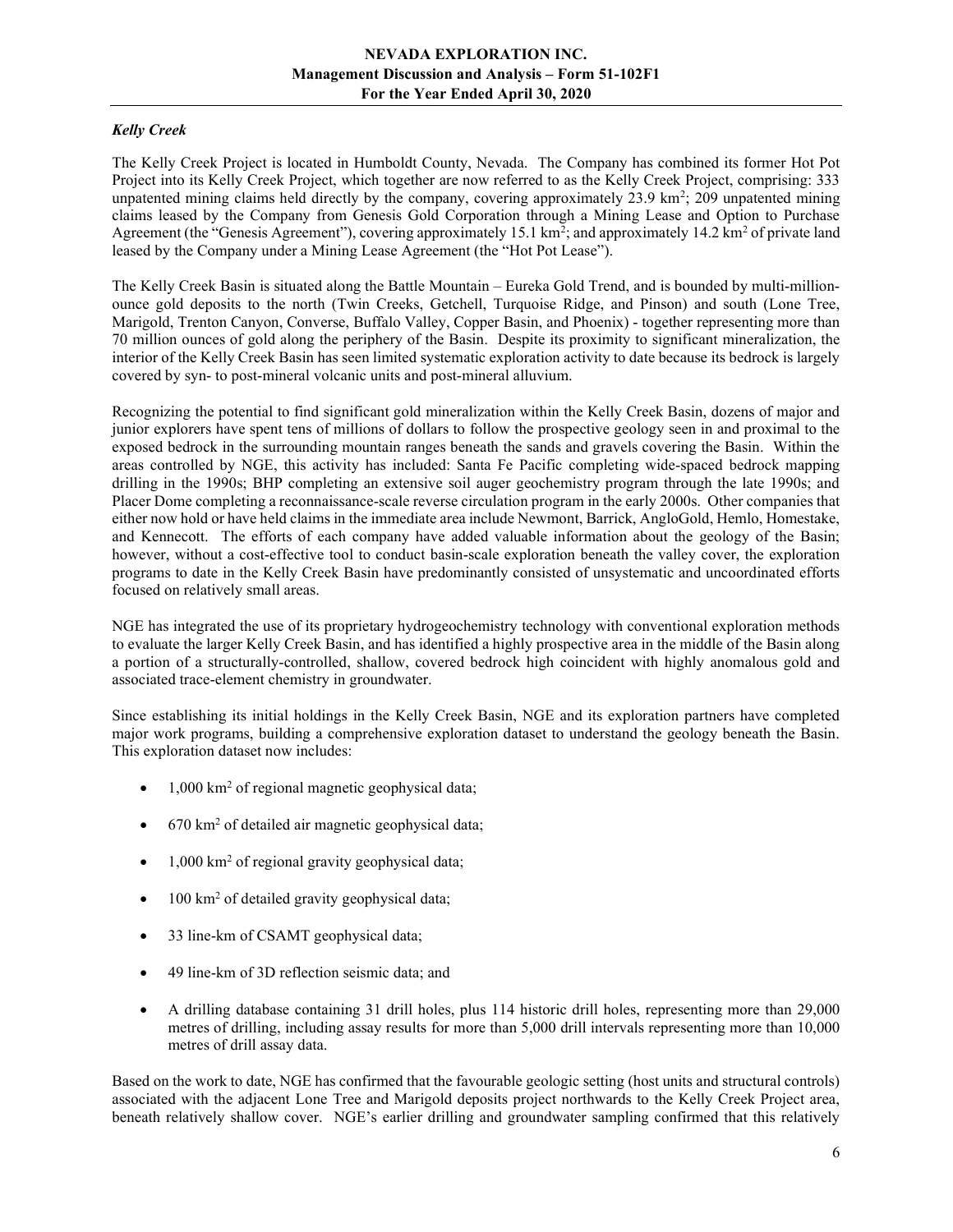shallow, prospective structural and bedrock setting was also associated with enriched gold in groundwater, alluvium, and bedrock.

From late 2016 through late 2017, the Company completed a 61-hole, 5,864 m Scorpion drilling program to collect 3D groundwater, alluvium, and top of bedrock samples across this prospective covered bedrock area, with the objective of constraining the target by vectoring into areas of gold mineralization in bedrock large enough to be associated with the footprint of a large CTGD. Of the 61 holes, 41 holes encountered bedrock, at an average depth of 84 m, which allowed for widespread bedrock mapping and sampling. From the 61 holes, 552 water samples were collected, on average every 10 metres downhole, providing important 3D geochemistry across the project, especially in areas of deeper bedrock where the Scorpion could not sample bedrock directly.

The results have established that the lateral extent of the gold-in-groundwater footprint at Kelly Creek is of a comparable size, and perhaps larger, than that seen at Lone Tree, consistent with the presence of a large, robust, mineralized system. Zones of enriched gold in groundwater form focused, parallel NNW-trending lineaments (also reflected more broadly in arsenic and antimony in groundwater) bounded by the primary N-S structural fabric that runs parallel to Lone Tree and north from Marigold. These linear zones of enrichment that cut through this large favourable system are consistent with the geometry of mineralization hosted within secondary zones of structural extension (Riedel-style shears), marking potential conduits of enhanced vertical hydrothermal fluid flow that are known to provide important ore-controls at many large deposits in Nevada (including Lone Tree).

The results of the Scorpion bedrock sampling combined with the bedrock samples from earlier drilling together define two clusters of  $>0.1$  g/t gold in bedrock, covering areas at least 700 m x 300 m and 1,000 m x 600 m respectively, associated with the discrete lineaments of increased gold-in-groundwater enrichment, which provide new strong evidence that the hydrothermal system at Kelly Creek is mineralized over a larger area than previously known.

By combining the latest Scorpion drill results with the results of earlier deeper core drilling and the geophysical structural interpretation (based on the combined gravity, air magnetic, seismic, and CSAMT datasets), NGE believes that:

- The primary and secondary structural fabric seen in the geophysics, core drilling, and hydrogeochemistry, plus the thick sections of alteration and geochemistry seen in the drilling, support the presence of major reactivated high-angle structural conduits associated with a hydrothermal system of a size necessary to support the formation of a major mineralized system;
- Veining and structural damage seen in the core drilling confirm that the permeability of the units proximal to the favorable structural conduits has been improved over large areas and is well-suited to support gold deposition;
- Thick and wide-spread intervals of hydrothermal alteration, oxidation, decalcification, and carbon remobilization confirm a large hydrothermal system was active at Kelly Creek, and mark the style of alteration and mineralization associated with CTGD, which together are indicative of a favorable mineralizing environment;
- The geochemical footprint seen across the project, which includes large areas of gold mineralization in bedrock, is consistent in terms of the size and geochemical package with the footprints associated with many of Nevada's large mineral systems, which confirms: (i) that the system's hydrothermal fluids were pregnant; (ii) that the pregnant fluids were present across large areas of the system; and (iii) that the pregnant fluids could potentially source economic gold mineralization where provided with favourable depositional conditions, namely suitably-permeable iron-rich host rocks; and
- Thick sections of bedrock units known to support mineralization nearby at Lone Tree and Marigold were encountered by all of the widespread and deeper core drill holes, which confirm that favourable, iron-rich, and suitably permeable host rocks are present across the entire project area and at depth.

NGE believes that these results confirm that the critical components needed to host a large CTGD deposit are present at the Kelly Creek Project, and that the combined dataset suggest the gold-bearing hydrothermal system at Kelly Creek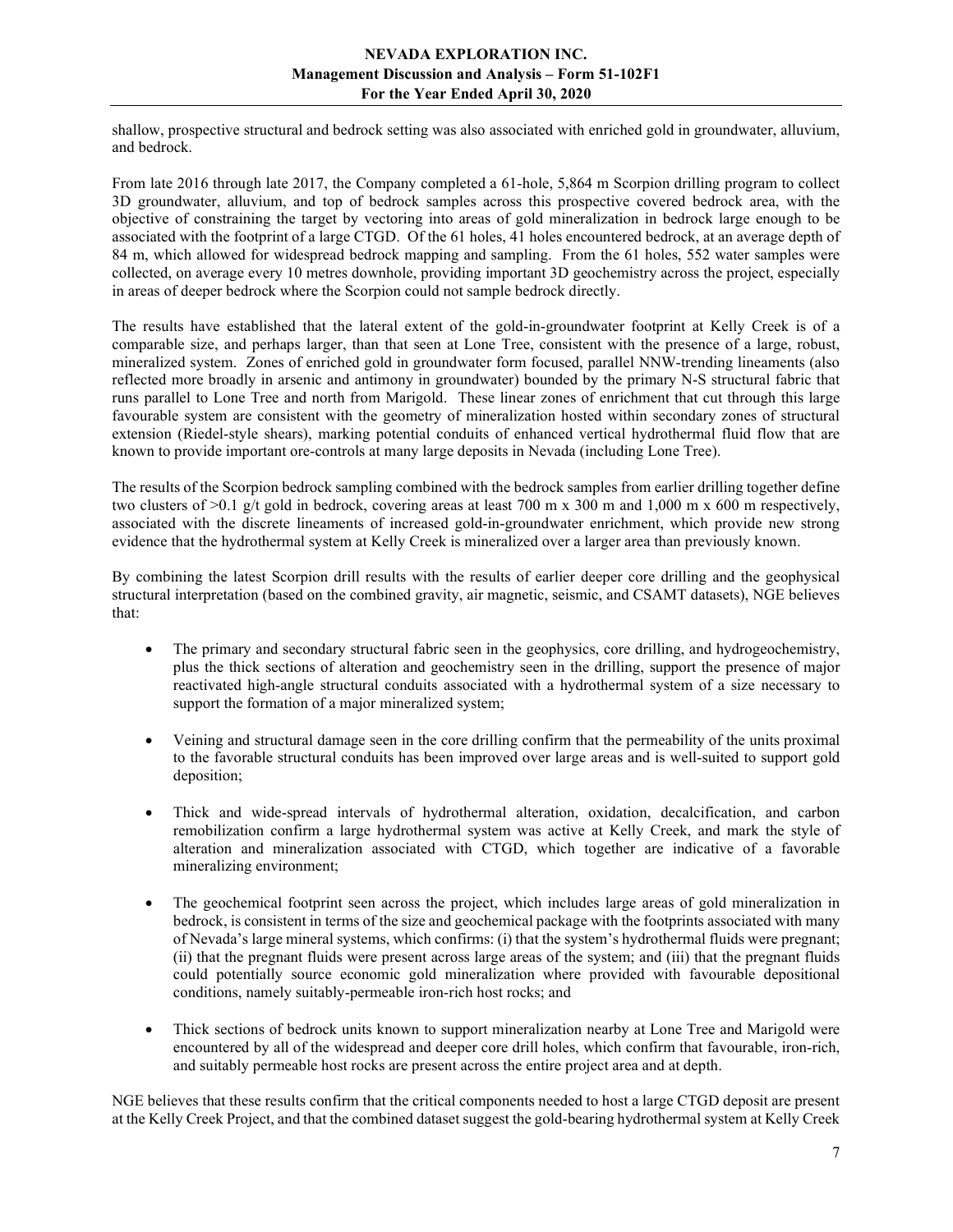is likely the extension of the system responsible for the adjacent Lone Tree (produced 4.6 million ounces) and Marigold (produced 3.2 million ounces plus 5.0 million ounces indicated) deposits, with the potential to support significant additional mineralization.

In July 2020, the Company executed the definitive Exploration and Option to Enter Joint Venture Agreement (the "Agreement") on the project with Austin Gold Corp. ("Austin Gold"), led by former Pretium Resources Inc. CEO Joe Ovsenek. Under the Agreement, Austin has the right to earn a 51% interest in the joint venture by spending \$5,000,000 over four years, with the election to then earn an additional 19% by delivering a prefeasibility study.

Under the Agreement, to earn a 51% joint venture interest in the Project, Austin Gold must spend \$5,000,000 in exploration expenditures, as follows (the "Earn In"):

- \$1,000,000 in aggregate within first 15 months, which represents a firm commitment,
- \$2,000,000 in aggregate before second anniversary,
- \$3,500,000 in aggregate before third anniversary, and
- \$5,000,000 in aggregate before fourth anniversary.

During the Earn In, Austin Gold will be the operator of the Project.

Upon completing the Earn In, Austin Gold has a one-time option to elect to earn an additional 19% interest in the joint venture, for a total of 70% (the "Additional Option"), by spending \$1,500,000 per year during first three years of the Additional Option, and by delivering a prefeasibility study prior to June 1, 2028.

At NGE's election, which must be made within 120 days of the approval by the joint venture of a feasibility study, Austin Gold will be obligated to provide NGE's portion of any debt financing or arrange for third party financing of NGE's portion of any debt financing required to construct a mine on the Project described in the feasibility study in consideration for the transfer by NGE to Austin Gold of a 5% interest in the joint venture.

If a party is diluted to a 10% interest in the joint venture, its interest will be converted to a 10% net profits interest.

## Summary of expenditures by property:

Resource properties expenditures for the period ended April 30, 2020 were as follows:

| 2020               | Grass<br><b>Valley</b>   | <b>Grass Valley</b><br>South |   | <b>Kelly Creek</b>       |   | <b>Other</b>             |    | <b>Total</b> |
|--------------------|--------------------------|------------------------------|---|--------------------------|---|--------------------------|----|--------------|
| Land holding costs | \$<br>$100,951$ \$       | 203,775                      | S | 155,970                  | S | 1,438                    | \$ | 462,134      |
| Drilling           | $\overline{\phantom{a}}$ | 2,405,693                    |   | $\overline{\phantom{0}}$ |   | $\overline{\phantom{0}}$ |    | 2,405,693    |
| Geochemistry       | $\overline{\phantom{0}}$ | 223,662                      |   | $\overline{\phantom{a}}$ |   | $\overline{\phantom{a}}$ |    | 223,662      |
| Geology            | ۰                        | 104,955                      |   | $\overline{\phantom{0}}$ |   | $\overline{\phantom{a}}$ |    | 104,955      |
| Geophysics         | ٠                        | 36,161                       |   | $\overline{\phantom{0}}$ |   | $\overline{\phantom{a}}$ |    | 36,161       |
| Geoprobing         | $\qquad \qquad$          | 128,537                      |   | $\qquad \qquad$          |   |                          |    | 128,537      |
|                    | \$<br>$100,951$ \$       | 3,102,783                    | S | 155,970                  | S | 1,438                    | S  | 3,361,142    |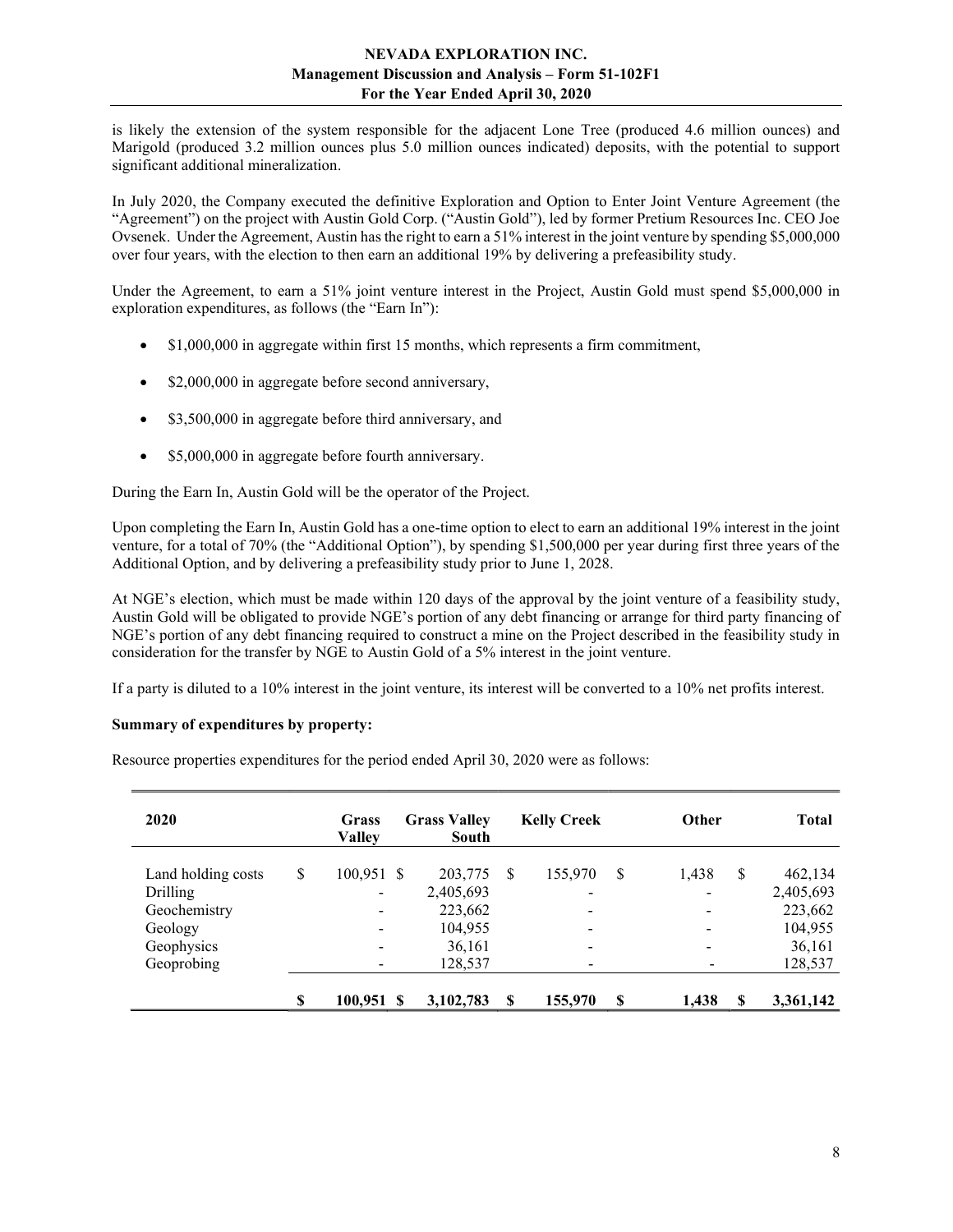| 2019               |    | Grass<br><b>Valley</b>       | <b>South Grass</b><br><b>Valley</b> |   | <b>Kelly Creek</b>       |   | Other                  | <b>Total</b> |
|--------------------|----|------------------------------|-------------------------------------|---|--------------------------|---|------------------------|--------------|
| Land holding costs | \$ | 93,664 \$                    | 236,450                             | S | 231,187                  | S | <sup>\$</sup><br>1,335 | 562,636      |
| Drilling           |    | -                            | 1,702,188                           |   | $\overline{\phantom{a}}$ |   |                        | 1,702,188    |
| Scorpion drilling  |    | -                            | 35,850                              |   |                          |   | -                      | 35,850       |
| Geochemistry       |    | $\qquad \qquad \blacksquare$ | 62,857                              |   | $\overline{\phantom{a}}$ |   |                        | 62,857       |
| Geology            |    | -                            | 27,325                              |   |                          |   |                        | 27,325       |
| Geophysics         |    | -                            | 32,993                              |   | $\overline{\phantom{a}}$ |   |                        | 32,993       |
| Geoprobing         |    | -                            | 11,785                              |   | -                        |   |                        | 11,785       |
|                    | S  | 93,664 \$                    | 2,109,448 \$                        |   | 231,187                  | S | 1,335<br>S             | 2,435,634    |

Resource properties expenditures for the period ended April 30, 2019 were as follows:

## RESULTS OF OPERATIONS

#### For the three months ended April 30, 2020

The Company's net loss for the three-month period ended April 30, 2020 (the "Current Period") was \$1,620,002 compared to \$900,764 for the three-month period ended April 30, 2019 (the "Previous Period"). The increase is primarily a result of the following:

Exploration and evaluation expenditures during the Current Period were \$1,201,933, compared to \$404,666 during the Previous Period. The increase is primarily a result of increased drilling activity during the Current Period.

This increase was partially offset by a decrease in share-based payments. During the Current Period share-based payments were \$24,057 compared to \$70,052 during the Previous Period. The decrease in share-based payments is due to fewer share purchase options being granted in the Current Period as compared to the Prior Period.

## For the year ended April 30, 2020

The Company's net loss during the year ended April 30, 2020 (the "Current Year") was \$5,135,420 compared to \$4,333,994 for the year ended April 30, 2019 (the "Previous Year"). The increase is primarily a result of the following:

Exploration and evaluation expenditures during the Current Year were \$3,361,143, compared to \$2,435,634 during the Previous Year. The increase is primarily a result of increased drilling activity during the Current Year.

Professional fees and consultants expense during the Current Year were \$251,114 compared to \$140,732 during the Previous Year. The increase in professional fees and consultants expense is due to an increase in compensation for the consultants engaged during the Current Year as compared to the Previous Year.

The increases in net loss discussed above were partially offset by a decrease in share-based payments. Share-based payments during the Current year were \$286,494 compared to \$523,159 during the Previous Year. The decrease in share-based payments is due to a decrease in the number of share purchase options granted during the Current Year (450,000) as compared to the Previous Year where 3,255,000 share purchase options were granted.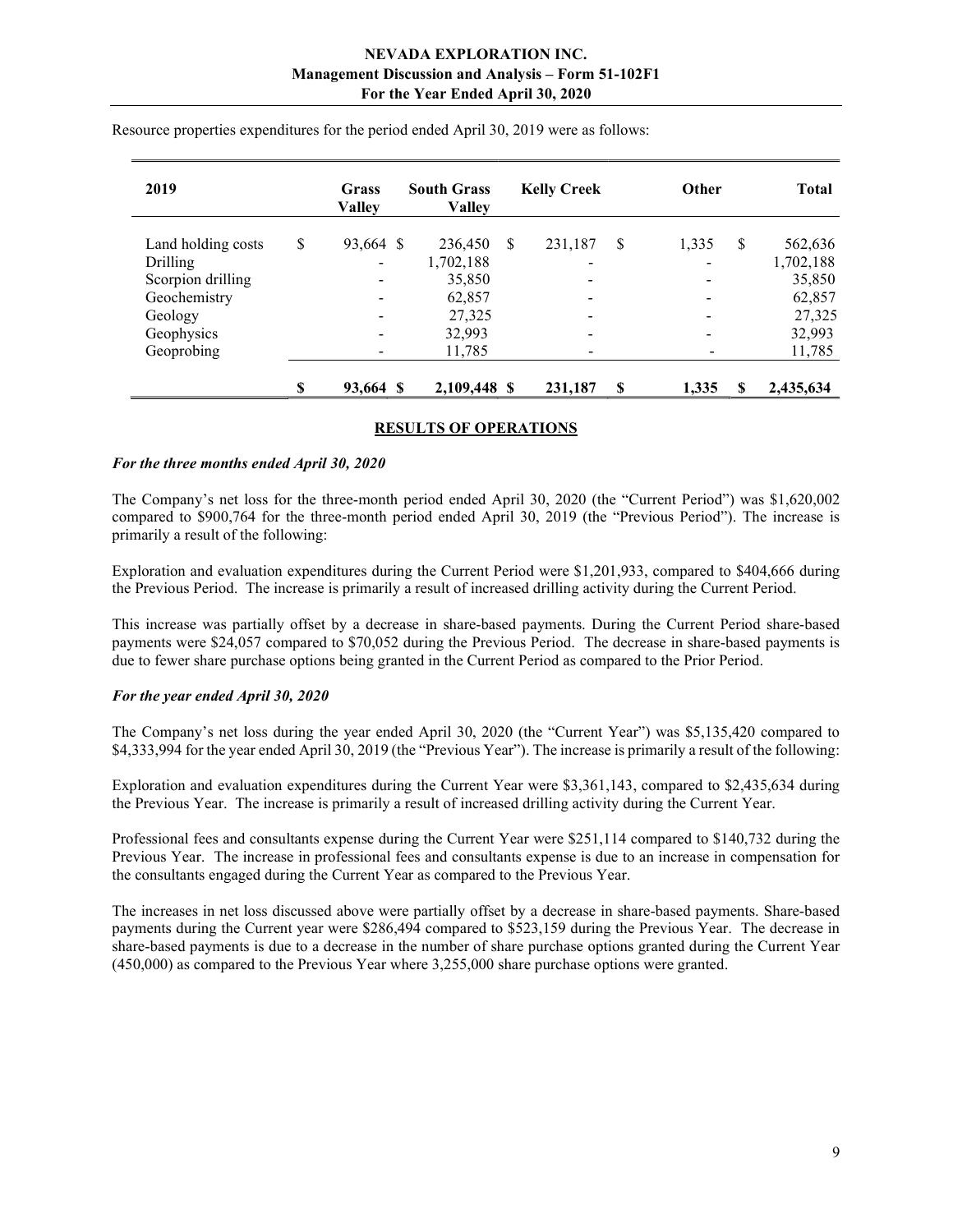# QUARTERLY FINANCIAL INFORMATION

|                                                                                   | Three Month<br>Period Ended               | April 30,<br>2020                                          | Three Month<br>Period Ended<br>January 31,<br>2020       | Three Month<br>Period Ended<br>October 31,<br>2019                         | Three Month<br>Period Ended<br>July 31,<br>2019                           |
|-----------------------------------------------------------------------------------|-------------------------------------------|------------------------------------------------------------|----------------------------------------------------------|----------------------------------------------------------------------------|---------------------------------------------------------------------------|
| Total assets<br>Working capital (deficit)<br>Equity<br>Net loss<br>Loss per share | \$<br>(1,620,002)                         | 448,509<br><sup>\$</sup><br>(139,740)<br>132,580<br>(0.02) | 802,014<br>378,327<br>660,179<br>(1,042,038)<br>(0.01)   | <sup>\$</sup><br>323,229<br>(100, 533)<br>140,619<br>(1,199,972)<br>(0.01) | 1,221,468<br>\$.<br>625,365<br>885,603<br>(1,273,408)<br>(0.01)           |
|                                                                                   | Three Month<br>Period Ended               | April 30,<br>2019                                          | Three Month<br>Period Ended<br>January 31,<br>2019       | Three Month<br>Period Ended<br>October 31,<br>2018                         | Three Month<br>Period Ended<br>July 31,<br>2018                           |
| Total assets<br>Working capital<br>Equity<br>Net loss<br>Loss per share           | \$<br>2,166,885<br>1,765,975<br>2,050,945 | \$<br>(900, 764)<br>(0.01)                                 | 1,028,010<br>449,731<br>758,447<br>(1,444,819)<br>(0.02) | 1,790,647<br>S.<br>1,109,456<br>1,453,174<br>(1,509,581)<br>(0.02)         | <sup>\$</sup><br>520,048<br>(166, 596)<br>274,728<br>(478, 830)<br>(0.01) |

# ANNUAL FINANCIAL INFORMATION

The financial statements have been prepared in accordance with IFRS for fiscal years 2020, 2019 and 2018, and are expressed in Canadian dollars.

|                                         | Year Ended<br>April 30,<br>2020 | Year Ended<br>April 30,<br>2019 | Year Ended<br>April 30,<br>2018 |
|-----------------------------------------|---------------------------------|---------------------------------|---------------------------------|
|                                         | \$                              |                                 | \$                              |
| <b>Operations:</b>                      |                                 |                                 |                                 |
| Revenues                                |                                 |                                 |                                 |
| Net income (loss)                       | (5, 135, 420)                   | (4,333,994)                     | (2,866,420)                     |
| Net income (loss) per share $-$ Basic   | (0.06)                          | (0.06)                          | (0.06)                          |
| Net income (loss) per share $-$ Diluted | (0.06)                          | (0.06)                          | (0.06)                          |
| <b>Balance Sheet:</b>                   |                                 |                                 |                                 |
| Working capital (deficit)               | (139,740)                       | 1,765,975                       | 164,677                         |
| Total current assets                    | 176,189                         | 1,881,915                       | 250,400                         |
| Total liabilities                       | 315,929                         | 115,940                         | 85,723                          |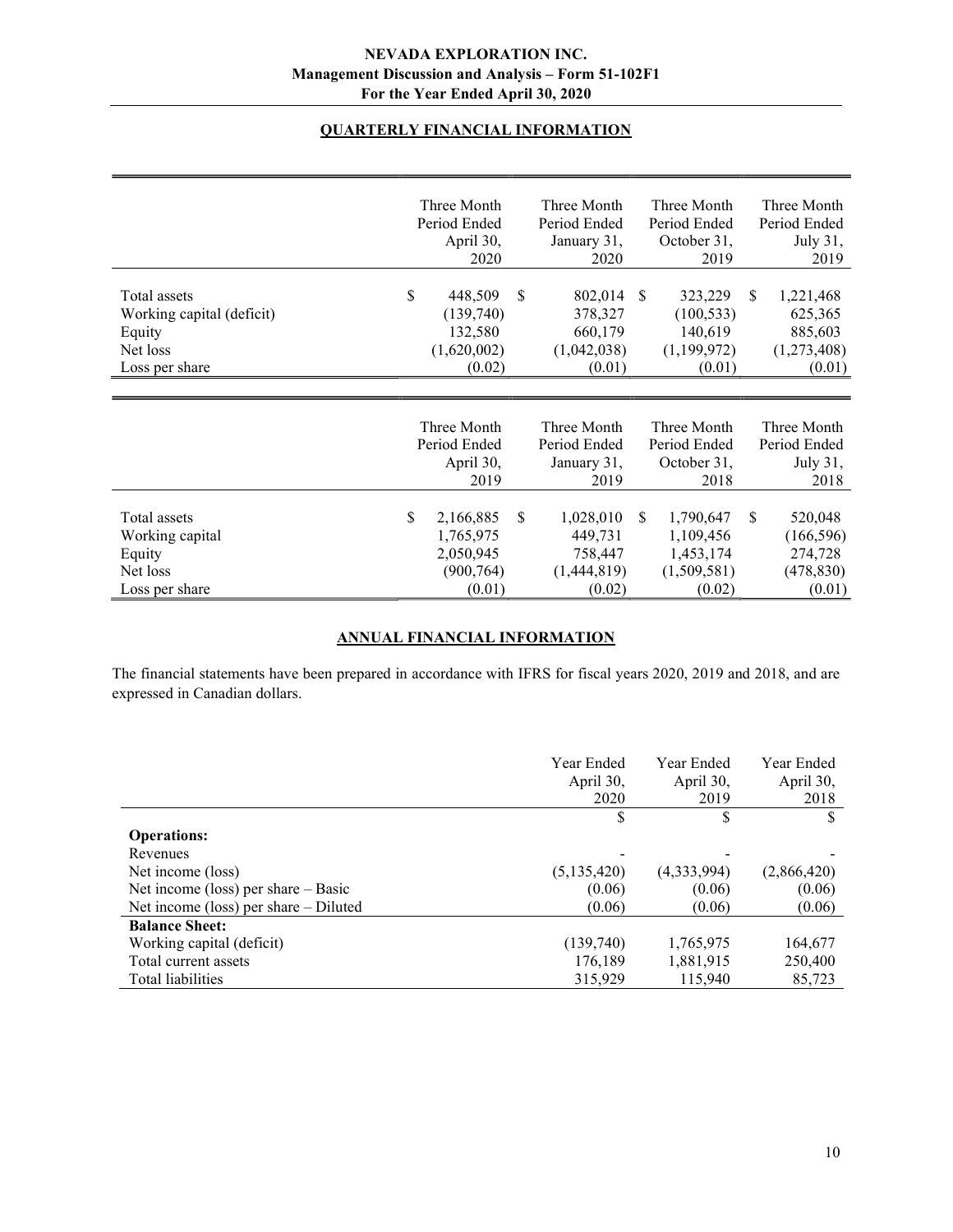# **Liquidity**

# LIQUIDITY AND CAPITAL RESOURCES

The Company has financed its operations primarily through the issuance of common shares. The Company continues to seek capital through various means including the issuance of equity and/or debt.

Net cash used in operating activities for the year ended April 30, 2020 was \$4,674,833 compared to \$3,567,842 used during the year ended April 30, 2019 and consists primarily of the operating loss and changes in non-cash working capital items as detailed in the consolidated financial statements for the year ended April 30, 2020 and filed on www.sedar.com.

Net cash used in investing activities for the year ended April 30, 2020 was \$39,721 compared to net cash used in investing activities of \$Nil during the year ended April 30, 2019. The increase in cash used for the year ended April 30, 2020 is due to the acquisition of a vehicle.

Net cash provided by financing activities for the year ended April 30, 2020 was \$2,920,057, which is primarily related to the net proceeds from the completion of private placements totalling 14,095,707 units for total net proceeds of 2,911,057. During the year ended April 30, 2019, the Company received \$468,000 from the exercise of 4,680,000 warrants, as well as net proceeds of \$4,740,334 from the issuance of 26,384,645 units during the period.

#### Assets and liabilities

At April 30, 2020, the Company had a working capital deficiency of \$139,740 (April 30, 2019 – positive working capital of \$1,765,975). Current assets include cash and cash equivalents totaling \$49,174 (April 30, 2019 - \$1,841,216); \$109,163 (April 30, 2019 - \$25,423) in accounts receivable; \$8,503 (April 30, 2019 - \$6,803) in short term investments; and \$9,349 (April 30, 2019 - \$8,473) in prepaid expenses. Current liabilities include accounts payable and accrued liabilities of \$315,929 (April 30, 2019 - \$115,940).

Deposits and bonds consist of deposits for credit cards, as well as for land reclamation which also add to the Company's asset base. Deposits (bonds) are required by the U.S Bureau of Land Management (BLM) to ensure that reclamation and clean-up work on the Company's properties will be completed to the satisfaction of the BLM. Total deposits as at April 30, 2020 are \$98,314 (April 30, 2019 - \$75,731).

## COMMITMENTS

As April 30, 2020, the Company has total office lease commitments of \$47,187 as follows:

- a) Total office lease payments of \$26,273 ending December 31, 2020.
- b) Total office lease payments of \$20,914 ending February 28, 2021.

## OFF-BALANCE SHEET ARRANGEMENTS

As at April 30, 2020, NGE had no off-balance sheet arrangements such as guaranteed contracts, contingent interests in assets transferred to an entity, derivative instrument obligations or any instruments that could trigger financing, market or credit risk to NGE.

## RELATED PARTY TRANSACTIONS

During the year ended April 30, 2020, the Company:

- i) paid or accrued \$78,000 in consulting fees to a corporation of which the Chief Financial Officer is an employee.
- ii) paid or accrued \$120,000 in consulting fees to a company controlled by a director of the Company and to a consultant related to a director.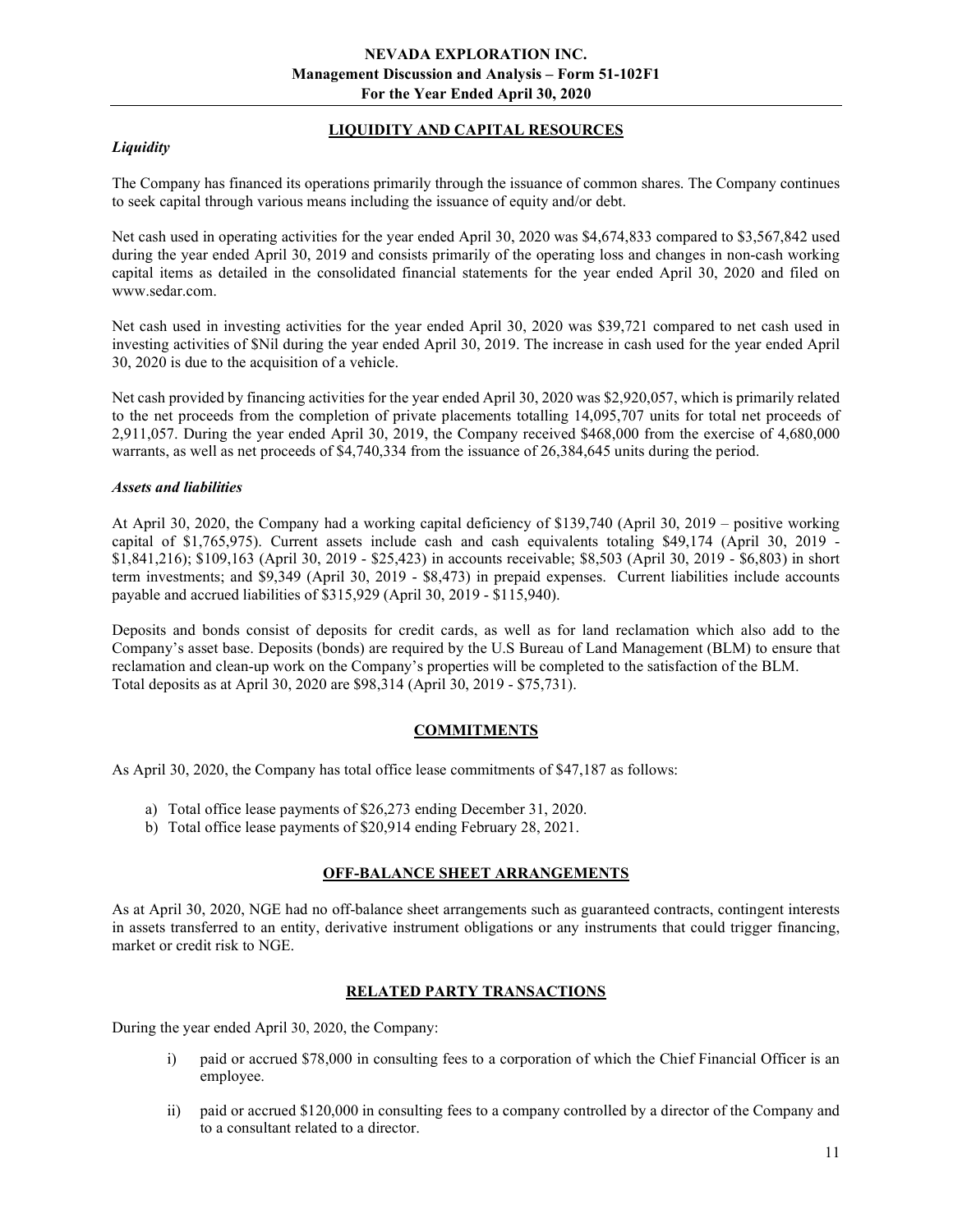iv) recorded share-based payments of \$189,295 related to the fair value of stock options vesting through the period to officers, directors, and a consultant related to a director.

During the year ended April 30, 2019, the Company:

- iii) paid \$16,850 in professional fees to a corporation owned by the former Chief Financial Officer of the Company.
- iv) paid or accrued \$35,806 in consulting fees to a corporation of which the Chief Financial Officer is an employee.
- v) paid or accrued \$30,000 in consulting fees to a company controlled by a director of the Company and to a consultant related to a director.
- iv) recorded share-based payments of \$404,326 related to the fair value of stock options vesting through the period to officers, directors, and a consultant related to a director.

The amounts included in accounts payable and accrued liabilities which are due to related parties are as follows:

|                                                                                                                                                                                                    | April 30,<br>2020               | April 30,<br>2019        |
|----------------------------------------------------------------------------------------------------------------------------------------------------------------------------------------------------|---------------------------------|--------------------------|
| Due to corporation of which the Chief Financial<br>Officer is an employee<br>Due to key management<br>Due to officers, companies controlled by directors and<br>a consultant related to a director | \$<br>6,825<br>17,861<br>27,650 | 5,250<br>9,450<br>31,500 |
|                                                                                                                                                                                                    |                                 | 46.200                   |

Key management personnel are those persons having authority and responsibility for planning, directing and controlling the activities of the Company, directly or indirectly. Key management personnel include the Company's President, Chief Executive Officer and Chief Operating Officer. Salaries and share-based payments to key management is as follows:

|                                         | Year Ended<br>April 30,<br>2020 |      | Year Ended<br>April 30,<br>2019 |
|-----------------------------------------|---------------------------------|------|---------------------------------|
| <b>Salaries</b><br>Share-based payments | \$<br>401,991<br>95,351         | - \$ | 379,735<br>208,198              |
|                                         | 497,342                         | - \$ | 587,933                         |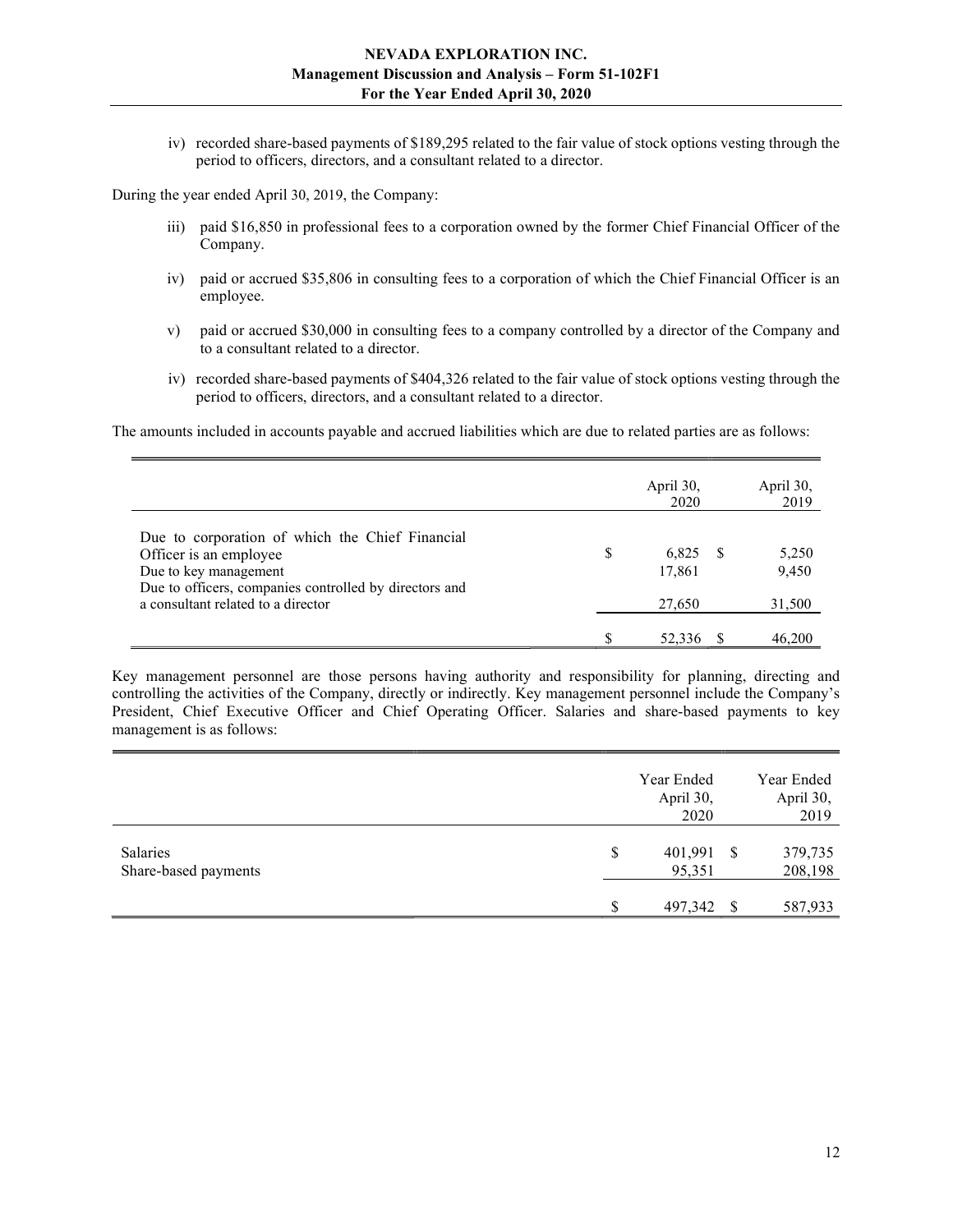# OUTSTANDING SHARE DATA

|                      | Number<br>of Options | Exercise<br>Price | <b>Expiry Date</b> |  |
|----------------------|----------------------|-------------------|--------------------|--|
|                      |                      |                   |                    |  |
| <b>Stock options</b> |                      |                   |                    |  |
|                      | 1,625,000            | \$0.185           | October 19, 2020   |  |
|                      | 125,000              | 0.315             | December 31, 2020  |  |
|                      | 1,470,000            | 0.47              | August 3, 2026     |  |
|                      | 350,000              | 0.40              | November 27, 2027  |  |
|                      | 300,000              | 0.15              | July 4, 2028       |  |
|                      | 2,555,000            | 0.26              | October 1, 2028    |  |
|                      | 150,000              | 0.35              | October 26, 2028   |  |
|                      | 250,000              | 0.30              | February 21, 2029  |  |
|                      | 50,000               | 0.23              | May 30, 2019       |  |
|                      | 200,000              | 0.18              | October 31, 2029   |  |
|                      | 7,075,000            |                   |                    |  |
| Warrants             |                      |                   |                    |  |
|                      | 5,235,450            | 0.30              | February 28, 2021  |  |
|                      | 2,959,600            | 0.30              | March 6, 2021      |  |
|                      | 1,351,945            | 0.45              | July 14, 2021      |  |
|                      | 4,036,750            | 0.50              | October 10, 2021   |  |
|                      | 887,144              | 0.50              | March 11, 2022     |  |
|                      | 2,920,825            | 0.50              | June 4, 2022       |  |
|                      | 928,500              | 0.50              | July 1, 2022       |  |
|                      | 2,560,917            | 0.40              | February 25, 2022  |  |
|                      | 1,250,000            | 0.50              | January 7, 2023    |  |
|                      | 22, 131, 131         |                   |                    |  |
|                      |                      |                   |                    |  |

As at August 19, 2020, the Company has 104,374,816 common shares issued and outstanding and has the following stock options and warrants outstanding:

Fully diluted: 133,580,947

# FINANCIAL INSTRUMENTS AND FINANCIAL RISK FACTORS

#### Risk Management Policies

The Company is exposed to risk due to the nature of its financial instruments. Risk management is the responsibility of management and the Company did not use derivative instruments.

#### Fair value

Financial instruments measured at fair value are classified into one of three levels in the fair value hierarchy according to the relative reliability of the inputs used to estimate the fair values. The three levels of the fair value hierarchy are:

Level 1 – Unadjusted quoted prices in active markets for identical assets or liabilities;

Level 2 – Inputs other than quoted prices that are observable for the asset or liability either directly or indirectly; and Level 3 – Inputs that are not based on observable market data.

Short term investments are measured at level 1 of the fair value hierarchy. The fair value of short term investments is measured at the market price of the common shares held at the measurement date. The carrying value of cash and cash equivalents, other receivable, deposits and bonds, and accounts payable and accrued liabilities approximate their fair value because of the short-term nature of these instruments.

## Financial risk factors

The Company's risk exposures and the impact on the Company's financial instruments are summarized below: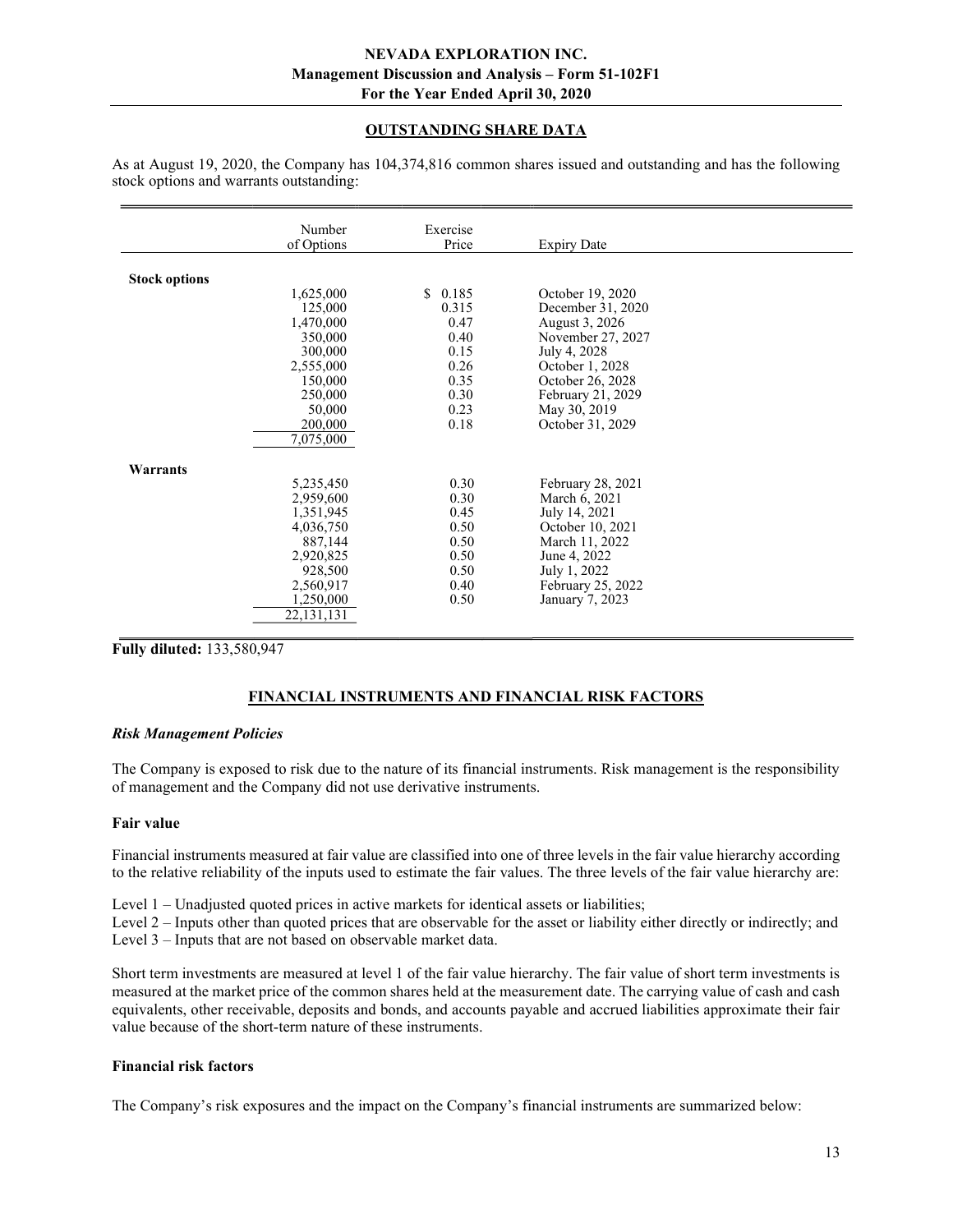#### Credit risk

Credit risk is the risk of loss associated with a counterparty's inability to fulfill its payment obligations. The Company's credit risk is primarily attributable to cash and cash equivalents and deposits and bonds. Management believes that the credit risk concentration with respect to cash and cash equivalents, deposits and bonds is remote as it maintains accounts with highly-rated financial institutions.

#### Liquidity risk

Liquidity risk is the risk that the Company will not be able to meet its financial obligations as they fall due. The Company manages liquidity risk through the management of its capital structure and financial leverage. It also manages liquidity risk by continuously monitoring actual and projected cash flows. The Board of Directors reviews and approves the Company's operating and capital budgets, as well as any material transactions out of the normal course of business.

As at April 30, 2020, the Company had a cash and cash equivalent balance of \$49,174 (April 30, 2019 - \$1,841,216) to settle current liabilities of \$315,929 (April 30, 2019 - \$115,940). The Company believes that there is minimal liquidity risk as at April 30, 2020.

#### Market risk

Market risk is the risk of loss that may arise from changes in market factors such as interest rates, foreign exchange rates and equity prices.

(a) Interest rate risk

 The Company is exposed to interest rate risk to the extent that the cash and cash equivalents maintained at the financial institutions is subject to floating rate of interest. The interest rate risks on cash and cash equivalents and deposits and bonds are not considered significant.

(b) Foreign currency risk

The Company is exposed to financial risk arising from fluctuations in foreign exchange rates and the degree of volatility of these rates. A significant portion of the Company's expenses is denominated in US dollars. Consequently, certain assets, liabilities and operating expenses are exposed to currency fluctuations. The Company does not use derivative instruments to reduce its exposure to foreign currency risk. Net assets denominated in foreign currency and the Canadian dollar equivalents as at April 30, 2020 are as follows:

|                     |   | USD       | CDN        |
|---------------------|---|-----------|------------|
| Current assets      | S | 75,676 \$ | 105,265    |
| Non-current assets  |   | 175,104   | 243,570    |
| Current liabilities |   | (148,770) | (206, 939) |
|                     | S | 102,010   | 141,896    |

Based on the above net exposures as at April 30, 2020, and assuming all other variables remain constant, a 10% change in the value of the US dollar against the Canadian dollar would result in an increase/decrease of USD\$10,201 in comprehensive loss.

## CAPITAL MANAGEMENT

In order to maintain its capital structure, the Company is dependent on equity funding and when necessary, raises capital through the issuance of equity instruments, primarily comprised of common shares and share purchase warrants. In the management of capital, the Company includes the components of equity as well as cash and cash equivalents.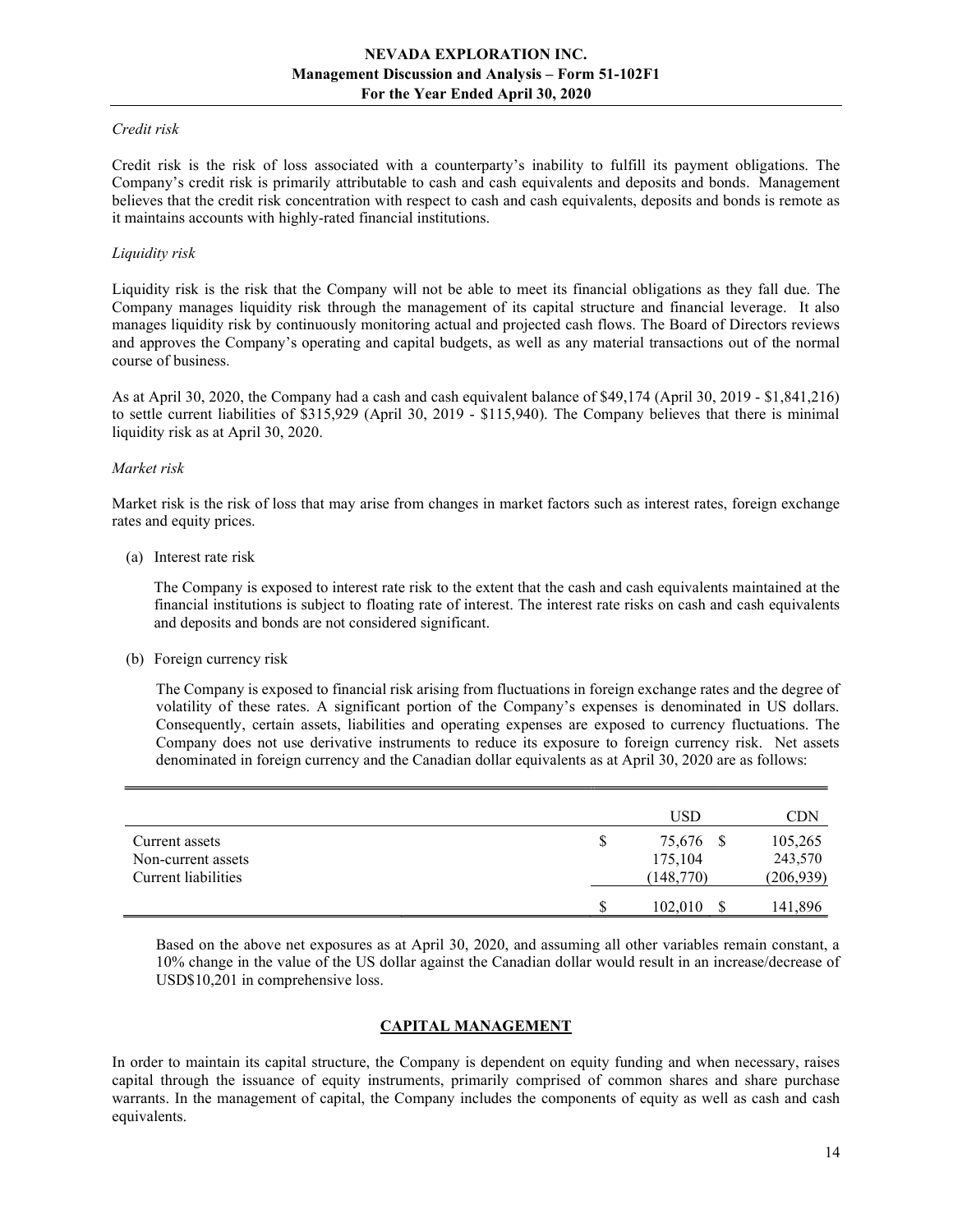The Company prepares annual estimates of exploration expenditures and monitors actual expenditures compared to the estimates to ensure that there is sufficient capital on hand to meet ongoing obligations. The Company's investment policy is to invest any excess cash in highly liquid short-term deposits with terms of one year or less and which can be liquidated after thirty days without interest penalty. The Company currently has insufficient capital to fund its exploration programs and is reliant on completing equity financings to fund further exploration. The Company is not subject to any externally imposed capital requirements.

There were no changes in the Company's approach to capital management during the year ended April 30, 2020.

# RISKS AND UNCERTAINTIES

In conducting its business of mineral exploration, NGE is subject to a wide variety of known and unknown risks, uncertainties and other factors which may affect the results, performance or achievement of the Company. Such risks and factors include, among others: risks related to the actual results of current and future exploration activities; future prices for gold, silver, and other commodities; environmental risks and hazards; the Company's lack of substantial revenue; the Company's ongoing need to raise money through equity financings; increases to operating, labour, and supply costs; and changes to government regulation, taxes, and fees. Although the Company attempts to identify and plan for these important factors that could affect results materially, the Company cautions the reader that the above list of risk factors is not exhaustive, and that there may be other factors that cause results to differ from anticipated, estimated, or intended results. Ultimately, there can be no guarantee that the Company will be successful in making an economic mineral discovery.

## LIST OF DIRECTORS AND OFFICERS

Wade A. Hodges, CEO and Director Dennis Higgs, Chairman and Director James Buskard, President Kenneth Tullar, COO Christina Blacker, CFO Dr John E. Larson, Director Benjamin Leboe, Director

## CRITICAL ACCOUNTING ESTIMATES

The preparation of these consolidated financial statements requires management to make certain estimates, judgments and assumptions that affect the reported amounts of assets and liabilities at the date of the financial statements and the reported revenues and expenses during the period.

Significant assumptions about the future and other sources of estimated uncertainty that management has made at the end of the reporting period, that could result in a material adjustment to the carrying amounts of assets and liabilities in the event that the actual results differ from assumptions made, relate to, but are not limited to, the following:

- i) the estimated useful lives of equipment and intangible assets and the related amortization;
- ii) impairment of equipment;
- iii) valuation of share-based payments and warrants;
- iv) estimated amounts for environmental rehabilitation provisions; and
- v) going concern